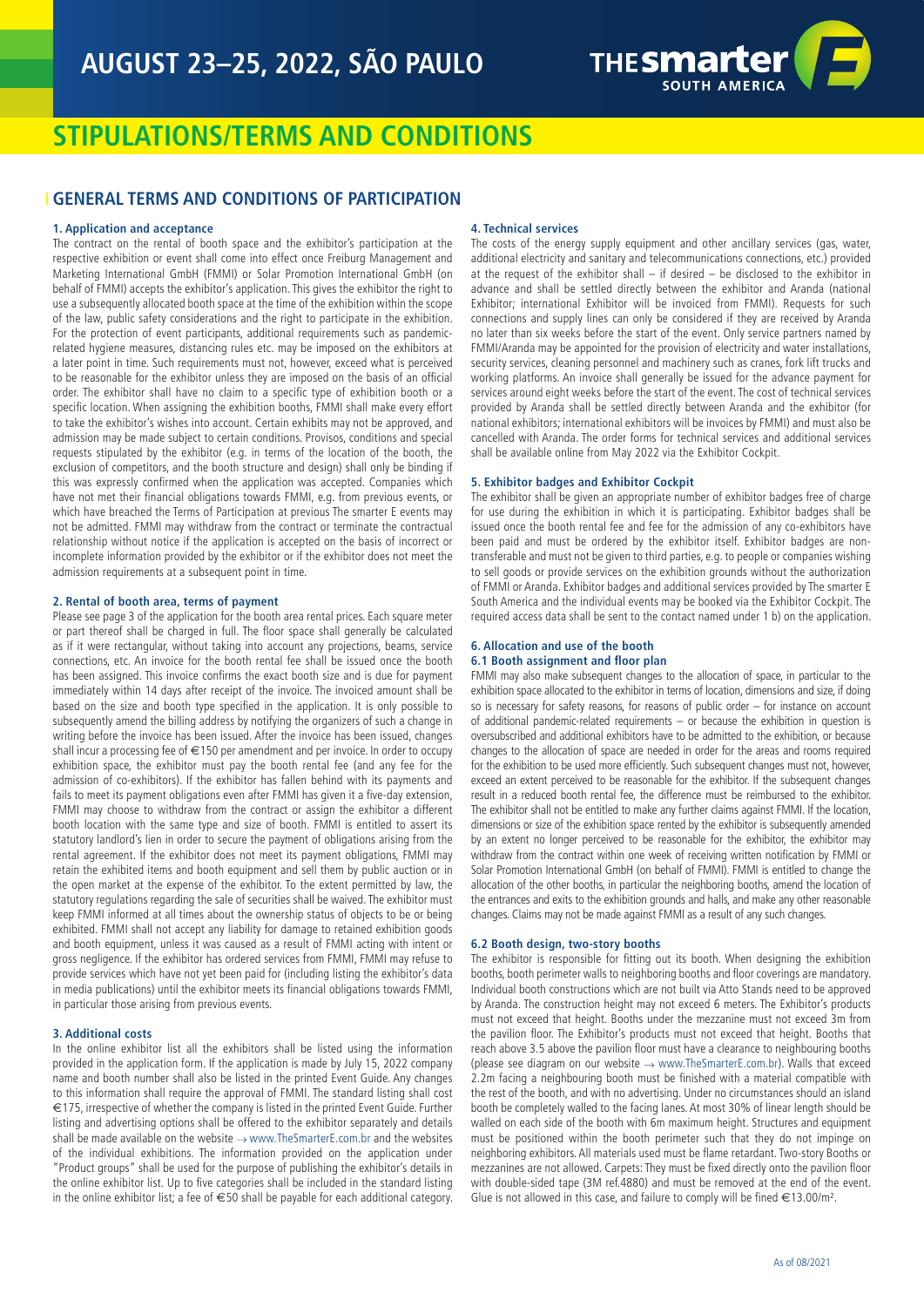

## **6.3 Staffing, setting up and dismantling the booths**

Throughout the exhibition and during the predefined hours, all booths must be properly fitted out and staffed with specialized personnel. The exhibitor is not permitted to remove exhibited goods and dismantle its booth before the end of the exhibition; if this regulation is violated or the exhibitor does not attend, FMMI shall be entitled to impose a contractual penalty on the exhibitor of 25% of the booth rental fee, but not less than €500. FMMI may exclude the exhibitor from participating in future The smarter E events if the exhibitor does not keep its booth staffed during the daily exhibition hours, exhibits a range of products or services not approved of by the organizers, leaves its booth early or breaches the general terms and conditions of paricipation in any other way. The right to terminate this contract for extraordinary circumstances and the right to seek compensation for any resulting damages caused to FMMI shall remain unaffected by this.

#### **6.4 Using the booth outside of the exhibition hours**

The use of the exhibition booth outside of the exhibition hours (e.g. for meetings or booth parties) requires the express written consent of FMMI/Aranda; FMMI/Aranda must be advised of such wishes in writing at least six weeks before the event. The costs of any additional hall security required as a result shall depend on the booth size and number of people present, and must be covered by the exhibitor. The booth may be used until 9:00pm at the latest.

#### **6.5 Restrictions on the exhibitor's use of the booth**

If the exhibitor is unable to use its booth space or if its use of the booth is restricted as a result of it having violated statutory or official regulations or provisions stipulated in the general terms and conditions of participation or Technical Guidelines, the exhibitor shall still be required to pay the booth rental fee in full and to compensate FMMI for any damage caused by its conduct and that of its legal representatives or vicarious agents; the exhibitor shall not be entitled to withdraw from or terminate the contract unless such a right is compulsory by law.

## **7. Co-exhibitors and shared booths**

The exhibitor is not permitted to sublet the booth assigned to it in full or in part or to swap it or give it to third parties in any other way. If the exhibitor wishes to share the booth with a co-exhibitor, it must request this using the applicable form available at  $\rightarrow$ www.TheSmarterE.com.br. Co-exhibitors are defined as exhibitors that share a booth with the main exhibitor (main lessee) but have their own staff, products and services. Co-exhibitors also include consolidated companies and subsidiaries. If the request to share the booth with a co-exhibitor is approved, a co-exhibitor fee of €250 shall be charged, plus additional mandatory fees. The organizer is entitled to withdraw its approval of co-exhibition for good cause. Good cause exists in particular if the main exhibitor withdraws from its contract with the organizer or does not participate in the exhibition or event for other reasons. If a main exhibitor accepts a co-exhibitor without prior approval from the organizers, the organizers shall be entitled at their own discretion to demand the immediate removal of the unapproved co-exhibitor, or to terminate their contract with the main exhibitor without prior notice after having issued a warning to no effect and to have the booth cleared at the main exhibitor's expense. The exhibitor shall remain obliged to pay the agreed booth rental fee in full. However, the organizer may also allow a previously unapproved co-exhibitor to participate on the day of the event. In this case, the co-exhibitor fee will be raised to €450. Additional services and services for co-exhibitors may only be booked by the main exhibitor and invoices for such services shall only be issued to the main exhibitor. No contract shall be concluded between FMMI and the co-exhibitor. The main exhibitor is responsible for informing its co-exhibitors in good time about the relevant booking options. The exhibitor must ensure that its co-exhibitors and the additional companies it represents observe the Terms of Participation, the Technical Guidelines and the instructions issued by the exhibition management. The exhibitor shall be held liable for any culpable acts committed by its co-exhibitors and additionally represented companies to the same extent that it is held liable for its own culpable acts. It is not possible for multiple exhibitors to jointly rent a shared booth.

#### **8. Notification of defects**

The exhibitor must make any complaints concerning any defects to the booth or exhibition space to FMMI in writing immediately after taking possession of the booth and no later than the final set-up day, so that FMMI can rectify these defects. Any complaints made after this date shall not be considered and shall not entitle any claims to be asserted against FMMI.

#### **9. Withdrawal/cancellation of the contract**

Each application is binding. The exhibitor may only withdraw from the contract for reasons prescribed by law. If no such reason exists, FMMI may – but is not obliged to – cancel the application at the exhibitor's request. FMMI may choose to only cancel the exhibitor's application if it is possible for the rented booth to be leased to another exhibitor. In such an event, FMMI shall not be entitled to receive the booth rental fee

from the exhibitor. If it is not possible for the booth to be leased to another exhibitor, FMMI may  $-$  in the interest of preserving the overall image of the exhibition  $-$  move another exhibitor to the unoccupied booth or fill the booth in another way. In such an event, the exhibitor shall not be entitled to request a reduction in the booth rental fee. FMMI has the option of charging a flat-rate compensation fee (cancellation fee). The actual cancellation fee charged shall depend on when FMMI receives (written) notification from the exhibitor that it wishes to withdraw from its binding application or from the concluded contract:

| Date on which<br>the notification from the<br>exhibitor is received by FMMI | Cancellation fee as a % of the<br>fees and payments to which<br>FMMI is entitled during the execution of the contract |
|-----------------------------------------------------------------------------|-----------------------------------------------------------------------------------------------------------------------|
| Up to and including December 31, 2021 10%                                   |                                                                                                                       |
| After December 31, 2021                                                     | 25%                                                                                                                   |
| After February 28, 2022                                                     | 50%                                                                                                                   |
| After April 30, 2022                                                        | 100%                                                                                                                  |

If the exhibitor can prove that FMMI has not incurred any damage or has only incurred damage which amounts to less than the cancellation fee, the compensation payable by the exhibitor shall be reduced accordingly. Besides the cancellation fee, the exhibitor has to compensate for the costs resulting from the contracts already awarded on its instruction. Any costs incurred for the decoration or furnishing of the unoccupied booth shall be borne by the exhibitor. FMMI may withdraw from the contract if the exhibitor breaches the obligation arising from this contract to respect the rights, objects of legal protection and interests of FMMI and if FMMI can no longer be expected to adhere to the contract. In such cases, besides being permitted to withdraw from the contract, FMMI may also demand that the exhibitor pays a fixed amount of compensation amounting to the agreed booth rental fee. FMMI's right to demand additional compensation shall remain unaffected by this. The exhibitor may request that the fixed amount of compensation be reduced if it can provide evidence that FMMI has only incurred less damage.

#### **10. Force majeure, cancellation of the event**

If Aranda (in the name of FMMI) is required to temporarily clear one or more of the exhibition areas for a short or longer period of time or to postpone or curtail the events belonging to The smarter E South America as a result of force majeure or due to other reasons beyond its control (e.g. a power outage), the exhibitor shall not have any rights of withdrawal or termination nor the right to assert any other claims, in particular claims for compensation, against FMMI as a result. If Aranda (in the name of FMMI) cancels the events because it cannot organize the events as a result of force majeure or any other circumstances beyond Aranda's/FMMI's control, or because it has become unreasonable to expect Aranda and FMMI to organize the events, FMMI cannot be held liable for damage and losses suffered by the exhibitor as a result of the cancellation of the events.

#### **11. Advertising activities and events run by the exhibitor**

The exhibitor may only carry out advertising activities at its own exhibition booth. The exhibitor is prohibited from conducting promotional campaigns in the gangways and public areas. Games of chance, tombolas and prize draws as well as raffles requiring the purchase of a ticket are only permitted if they are carried out in line with current legislation. In the event of the culpable violation of this provision, the exhibitor shall be obliged to indemnify the organizers against claims made by third parties and – if these activities are continued despite warning notice being issued by the organizers – to pay a contractual penalty to the organizers. The contractual penalty shall amount to between €100 and €2,000 per day of the exhibition on which the activity was carried out; it shall be imposed in this context at the reasonable discretion of the organizers and its fairness may be verified by the competent court. Any further claims made by FMMI shall remain unaffected by this. Events held outside of the exhibition grounds are prohibited during the exhibition hours if they keep visitors away from attending The smarter E South America events. Such events include receptions, parties, plant tours and other company/site visits. In cases of doubt, the exhibitor must agree any events with FMMI in advance. If FMMI decides that an event as defined above is being organized, the exhibitor must refrain from running such an event. If the exhibitor violates the above obligations, Aranda (in the name of FMMI) shall be entitled to do the following at its own discretion: To immediately shut down the exhibitor's booth and/or ban the exhibitor from re-entering the premises and/or FMMI shall prohibit the exhibitor from exhibiting at the next The smarter E South America. The exercising of these rights shall not release the exhibitor from the payment obligations arising from the booth rental agreement.

#### **12. Advertising activities run by the organizers**

By participating in the exhibition, the exhibitor agrees to allow photos of its exhibition booth or exhibits on display, including any brands and other company labels found on such items, taken by or on behalf of the organizers to be used by The smarter E South America events for advertising and communication purposes. The organizers of The